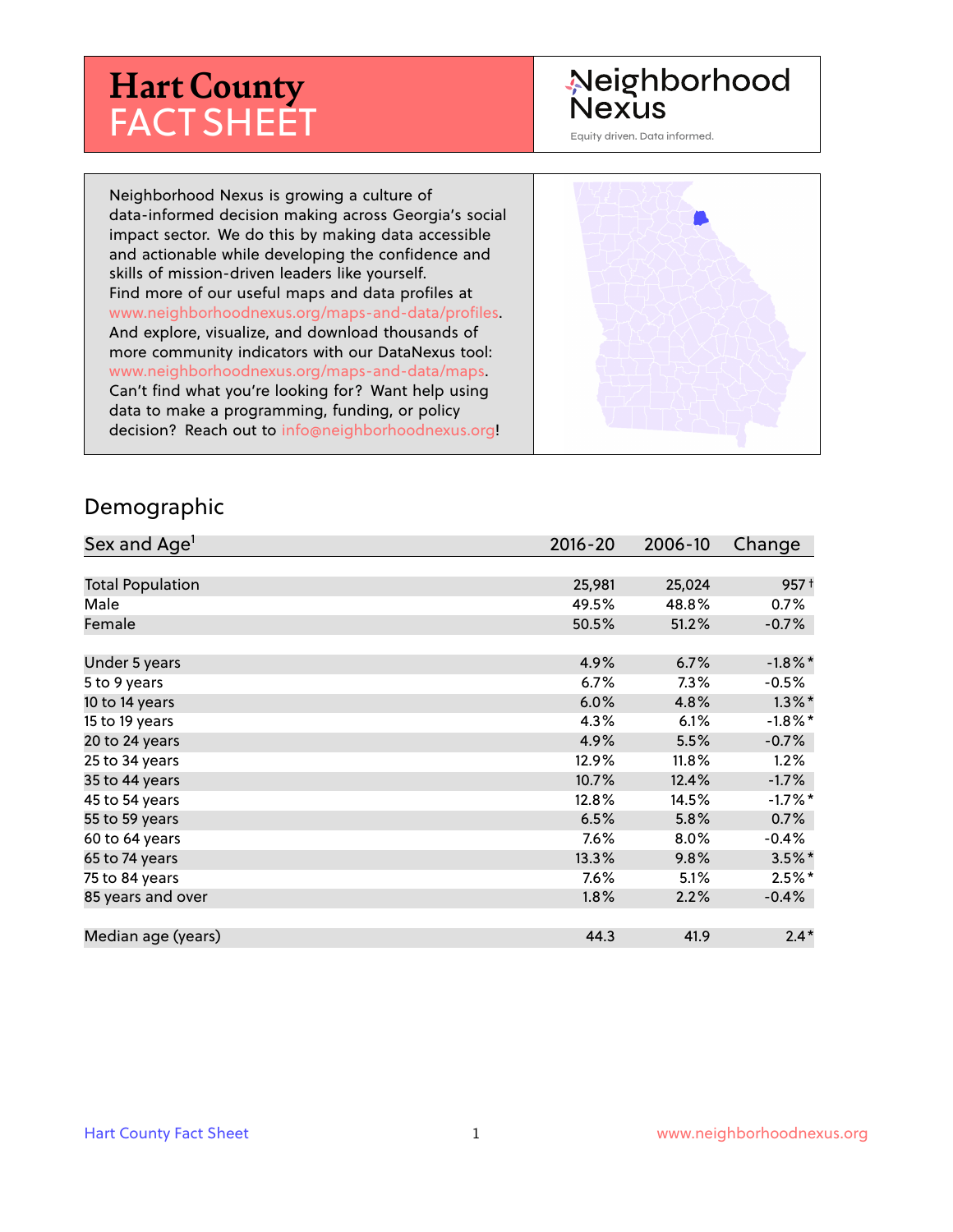# Demographic, continued...

| Race <sup>2</sup>                                   | $2016 - 20$ | 2006-10 | Change           |
|-----------------------------------------------------|-------------|---------|------------------|
| <b>Total population</b>                             | 25,981      | 25,024  | 957 <sup>†</sup> |
| One race                                            | 98.4%       | 98.9%   | $-0.5%$          |
| White                                               | 76.8%       | 78.3%   | $-1.5%$ *        |
| <b>Black or African American</b>                    | 19.6%       | 19.4%   | 0.2%             |
| American Indian and Alaska Native                   | 0.6%        | 0.0%    | 0.6%             |
| Asian                                               | 1.0%        | 0.0%    | $1.0\%$ *        |
| Native Hawaiian and Other Pacific Islander          | 0.0%        | 0.1%    | $-0.1%$          |
| Some other race                                     | 0.5%        | 1.1%    | $-0.7%$          |
| Two or more races                                   | 1.6%        | 1.1%    | 0.5%             |
| Race alone or in combination with other race(s) $3$ | $2016 - 20$ | 2006-10 | Change           |
| Total population                                    | 25,981      | 25,024  | 957 <sup>†</sup> |
| White                                               | 78.4%       | 79.4%   | $-1.0%$          |
| <b>Black or African American</b>                    | 20.1%       | 20.2%   | $-0.1%$          |
| American Indian and Alaska Native                   | 0.9%        | 0.2%    | $0.7%$ *         |
| Asian                                               | 1.5%        | 0.0%    | $1.5\%$ *        |
| Native Hawaiian and Other Pacific Islander          | 0.0%        | 0.1%    | $-0.1%$          |
| Some other race                                     | 0.9%        | 1.3%    | $-0.5%$          |
| Hispanic or Latino and Race <sup>4</sup>            | $2016 - 20$ | 2006-10 | Change           |
| <b>Total population</b>                             | 25,981      | 25,024  | 957 <sup>†</sup> |
| Hispanic or Latino (of any race)                    | 3.7%        | 2.8%    | $0.9%$ +         |
| Not Hispanic or Latino                              | 96.3%       | 97.2%   | $-0.9%$ +        |
| White alone                                         | 74.6%       | 76.6%   | $-2.0\%$ *       |
| Black or African American alone                     | 19.5%       | 19.4%   | 0.1%             |
| American Indian and Alaska Native alone             | 0.1%        | 0.0%    | 0.1%             |
| Asian alone                                         | 0.9%        | 0.0%    | $0.9\%$ *        |
| Native Hawaiian and Other Pacific Islander alone    | 0.0%        | 0.1%    | $-0.1%$          |
| Some other race alone                               | 0.0%        | 0.0%    | 0.0%             |
| Two or more races                                   | 1.2%        | 1.1%    | 0.1%             |
| U.S. Citizenship Status <sup>5</sup>                | $2016 - 20$ | 2006-10 | Change           |
| Foreign-born population                             | 584         | 511     | 73               |
| Naturalized U.S. citizen                            | 57.5%       | 5.5%    | 52.1%*           |
| Not a U.S. citizen                                  | 42.5%       | 94.5%   | $-52.1%$         |
|                                                     |             |         |                  |
| Citizen, Voting Age Population <sup>6</sup>         | $2016 - 20$ | 2006-10 | Change           |
| Citizen, 18 and over population                     | 20,415      | 18,837  | $1,578*$         |
| Male                                                | 48.5%       | 48.0%   | 0.5%             |
| Female                                              | 51.5%       | 52.0%   | $-0.5%$ *        |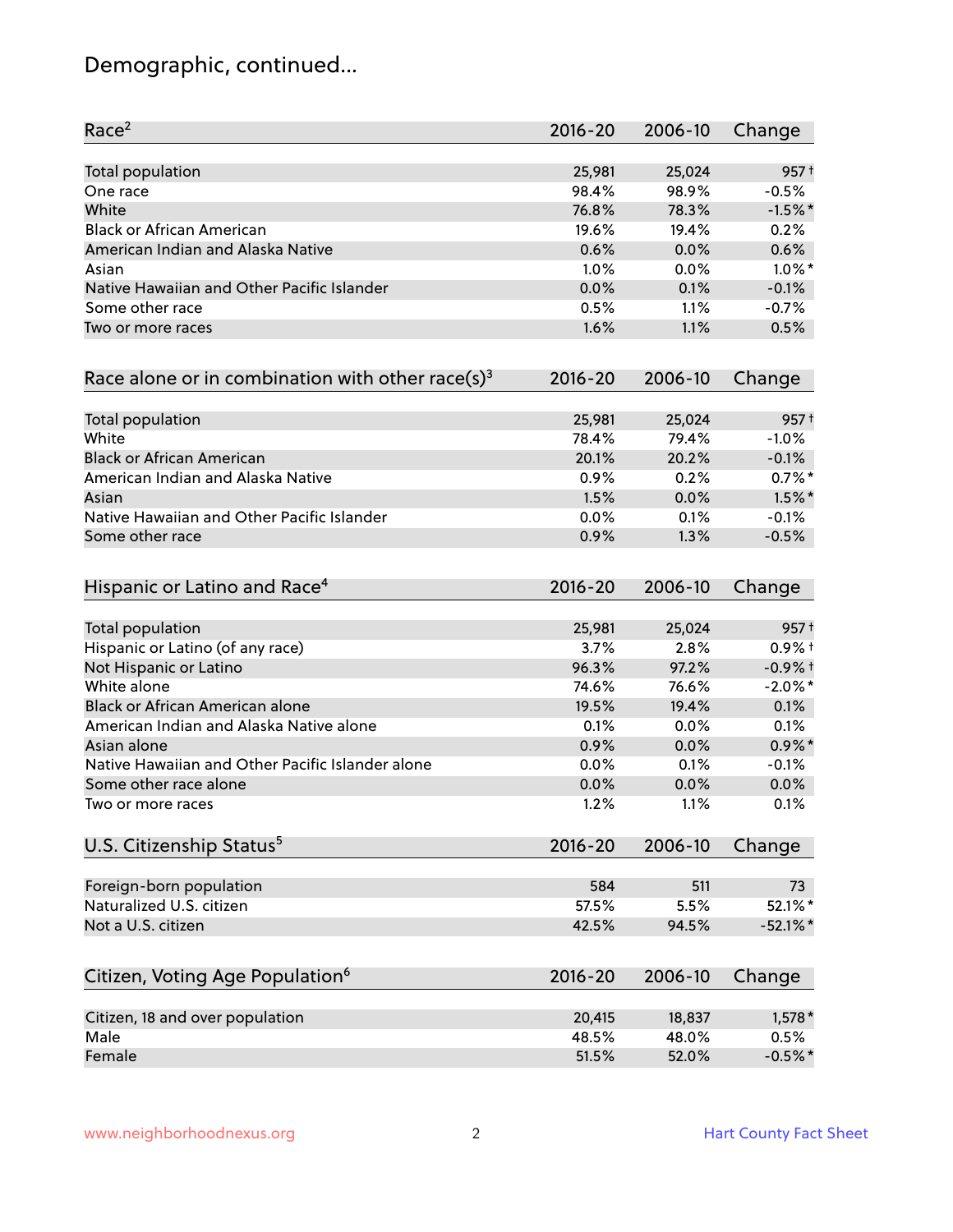#### Economic

| Income <sup>7</sup>                                 | 2016-20 | 2006-10 | Change     |
|-----------------------------------------------------|---------|---------|------------|
|                                                     |         |         |            |
| All households                                      | 10,271  | 9,492   | 779*       |
| Less than \$10,000                                  | 9.4%    | 14.5%   | $-5.2\%$ * |
| \$10,000 to \$14,999                                | 6.1%    | 10.1%   | $-4.1\%$ * |
| \$15,000 to \$24,999                                | 10.9%   | 11.3%   | $-0.4%$    |
| \$25,000 to \$34,999                                | 11.1%   | 12.9%   | $-1.8%$    |
| \$35,000 to \$49,999                                | 14.8%   | 15.8%   | $-1.0%$    |
| \$50,000 to \$74,999                                | 19.3%   | 16.5%   | 2.8%       |
| \$75,000 to \$99,999                                | 11.7%   | 9.5%    | 2.2%       |
| \$100,000 to \$149,999                              | 10.8%   | 6.0%    | 4.9%*      |
| \$150,000 to \$199,999                              | 4.0%    | 2.1%    | $1.9\%$ *  |
| \$200,000 or more                                   | 1.9%    | 1.3%    | 0.6%       |
| Median household income (dollars)                   | 45,874  | 36,109  | 9,765*     |
| Mean household income (dollars)                     | 60,412  | 47,774  | 12,638*    |
| With earnings                                       | 65.6%   | 68.4%   | $-2.8%$    |
| Mean earnings (dollars)                             | 61,097  | 49,780  | $11,317*$  |
| <b>With Social Security</b>                         | 46.2%   | 39.5%   | $6.8\%$ *  |
| Mean Social Security income (dollars)               | 19,305  | 14,035  | 5,270*     |
| With retirement income                              | 25.4%   | 22.1%   | $3.2\%$ *  |
| Mean retirement income (dollars)                    | 21,291  | 19,849  | 1,442      |
| With Supplemental Security Income                   | 6.4%    | 4.6%    | 1.8%       |
| Mean Supplemental Security Income (dollars)         | 9,958   | 7,179   | $2,778*$   |
| With cash public assistance income                  | 0.7%    | 1.3%    | $-0.6%$    |
| Mean cash public assistance income (dollars)        | 1,678   | 1,380   | 298        |
| With Food Stamp/SNAP benefits in the past 12 months | 14.0%   | 12.7%   | 1.2%       |
|                                                     |         |         |            |
| Families                                            | 6,767   | 6,807   | $-40$      |
| Less than \$10,000                                  | 3.4%    | 8.7%    | $-5.2\%$ * |
| \$10,000 to \$14,999                                | 4.1%    | 7.4%    | $-3.3\%$ * |
| \$15,000 to \$24,999                                | 8.9%    | 9.0%    | $-0.1%$    |
| \$25,000 to \$34,999                                | 7.8%    | 13.5%   | $-5.6\%$ * |
| \$35,000 to \$49,999                                | 14.3%   | 17.3%   | $-3.0%$    |
| \$50,000 to \$74,999                                | 22.9%   | 19.5%   | 3.3%       |
| \$75,000 to \$99,999                                | 16.2%   | 12.1%   | $4.1\%$ *  |
| \$100,000 to \$149,999                              | 14.9%   | $8.0\%$ | $6.9\%*$   |
| \$150,000 to \$199,999                              | 4.5%    | 2.7%    | $1.7\%$ *  |
| \$200,000 or more                                   | 2.9%    | 1.8%    | 1.1%       |
| Median family income (dollars)                      | 62,817  | 44,451  | 18,366*    |
| Mean family income (dollars)                        | 73,543  | 56,837  | 16,705*    |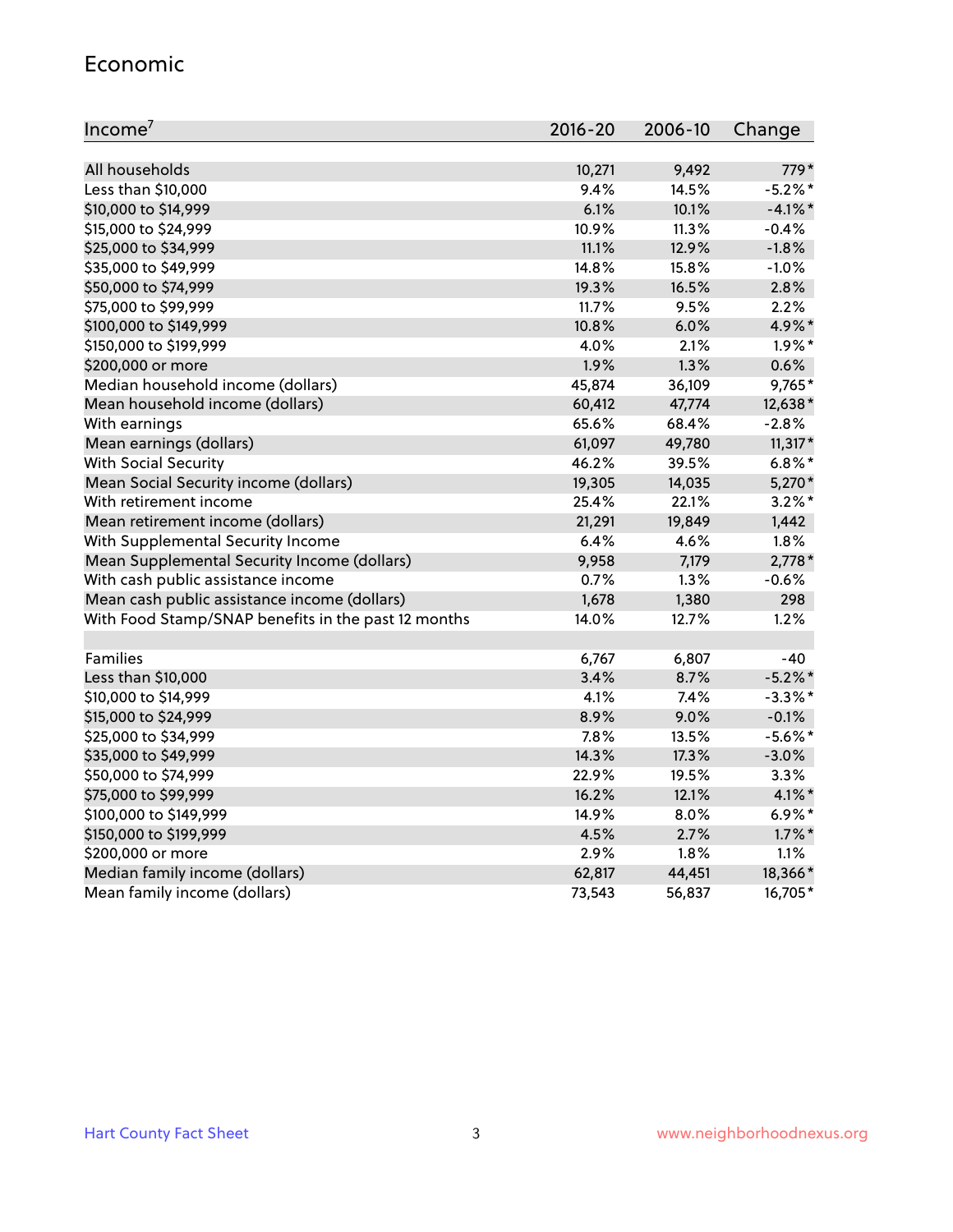### Economic, continued...

| Income, continued <sup>8</sup>                                        | $2016 - 20$   | 2006-10      | Change                           |
|-----------------------------------------------------------------------|---------------|--------------|----------------------------------|
|                                                                       |               |              |                                  |
| Nonfamily households                                                  | 3,504         | 2,685        | $819*$                           |
| Median nonfamily income (dollars)                                     | 25,605        | 16,442       | $9,163*$                         |
| Mean nonfamily income (dollars)                                       | 33,435        | 24,065       | 9,370*                           |
| Median earnings for workers (dollars)                                 | 30,179        | 23,938       | $6,241*$                         |
| Median earnings for male full-time, year-round workers<br>(dollars)   | 41,425        | 35,172       | $6,253*$                         |
| Median earnings for female full-time, year-round workers<br>(dollars) | 33,481        | 26,836       | $6,645*$                         |
| Per capita income (dollars)                                           | 24,443        | 19,124       | $5,318*$                         |
| Families and People Below Poverty Level <sup>9</sup>                  | 2016-20       | 2006-10      | Change                           |
|                                                                       |               |              |                                  |
| All families                                                          | 11.4%         | 17.4%        | $-5.9\%$ *                       |
| With related children under 18 years                                  | 22.2%         | 30.2%        | $-8.0%$                          |
| With related children under 5 years only                              | 28.0%         | 48.3%        | $-20.3%$                         |
| Married couple families                                               | 4.9%          | 8.9%         | $-4.0%$                          |
| With related children under 18 years                                  | 10.0%         | 16.6%        | $-6.6%$                          |
| With related children under 5 years only                              | 17.8%         | 16.5%        | 1.3%                             |
| Families with female householder, no husband present                  | 42.1%         | 47.2%        | $-5.0%$                          |
| With related children under 18 years                                  | 59.6%         | 56.8%        | 2.8%                             |
| With related children under 5 years only                              | 37.1%         | 94.1%        | $-57.0\%$ *                      |
| All people                                                            | 13.6%         | 22.4%        | $-8.9\%$ *                       |
| Under 18 years                                                        | 12.7%         | 30.4%        | $-17.7\%$ *                      |
| Related children under 18 years                                       | 12.7%         | 30.0%        | $-17.3\%$ *                      |
| Related children under 5 years                                        | 9.7%          | 38.6%        | $-28.9%$ *                       |
| Related children 5 to 17 years                                        | 13.6%         | 26.3%        | $-12.7%$ *                       |
| 18 years and over                                                     | 13.8%         | 20.1%        | $-6.3\%$ *                       |
| 18 to 64 years                                                        | 14.8%         | 22.0%        | $-7.1\%$ *                       |
| 65 years and over                                                     | 11.2%         | 13.4%        | $-2.2%$                          |
| People in families                                                    | 9.8%          | 19.5%        | $-9.7%$ *                        |
| Unrelated individuals 15 years and over                               | 31.1%         | 40.8%        | $-9.6%$                          |
|                                                                       |               |              | $-5.1%$                          |
| Non-Hispanic white people                                             | 11.6%         | 16.7%        |                                  |
| Black or African-American people                                      | 21.4%         | 39.5%        | $-18.1\%$ *                      |
| Asian people                                                          | 0.0%<br>16.0% | (X)<br>64.6% | $(X)$ <sup>+</sup><br>$-48.5%$ * |
| Hispanic or Latino people                                             |               |              |                                  |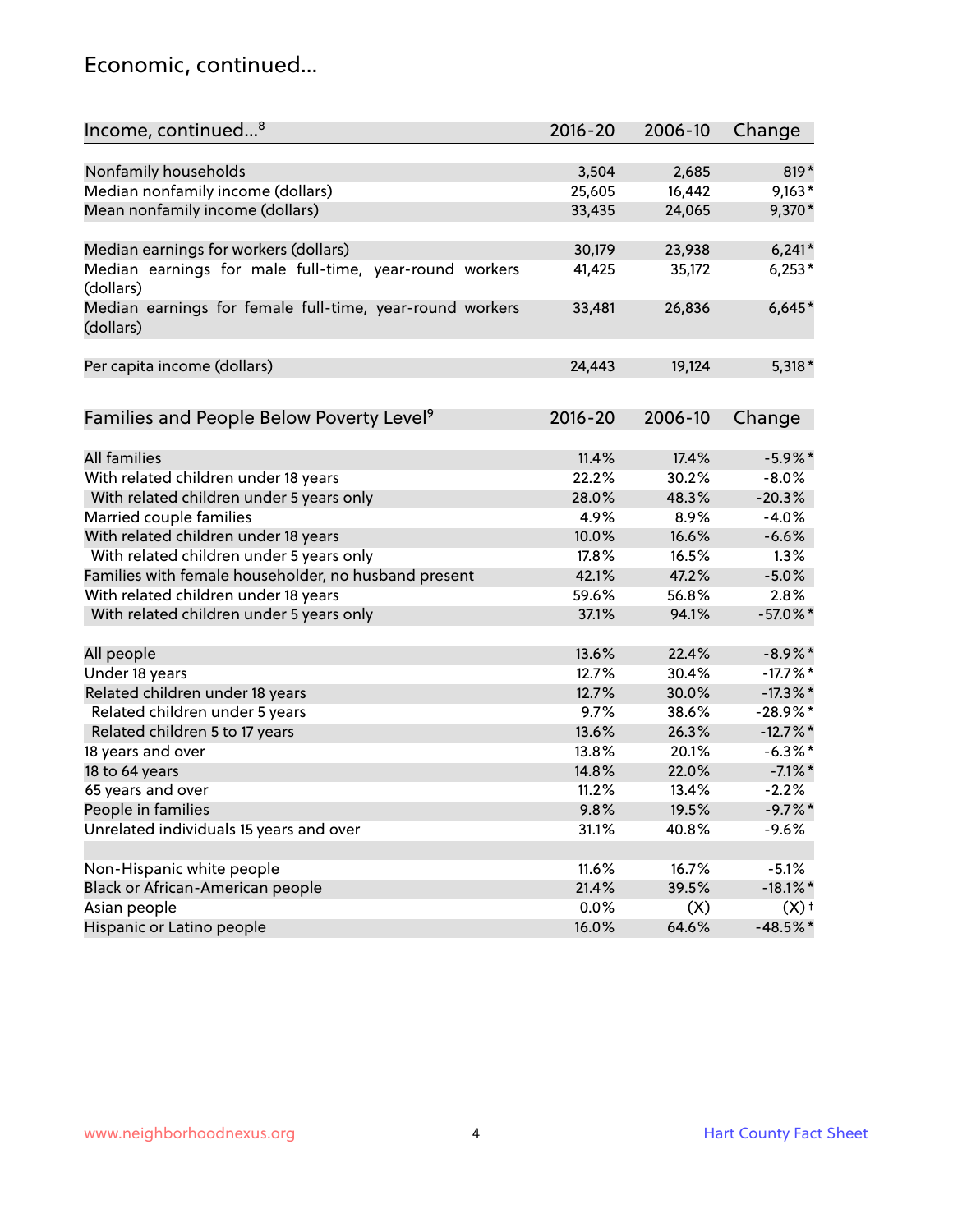# Employment

| Employment Status <sup>10</sup>                                                               | 2010        | 2020    | Change     |
|-----------------------------------------------------------------------------------------------|-------------|---------|------------|
| In Labor Force                                                                                | 11,373      | 10,959  | 10,959     |
| <b>Unemployment Rate</b>                                                                      | 5.4%        | 11.5%   | $-6.1%$    |
| Industry <sup>11</sup>                                                                        | $2016 - 20$ | 2006-10 | Change     |
| Civilian employed population 16 years and over                                                | 10,343      | 10,027  | 316        |
| Agriculture, forestry, fishing and hunting, and mining                                        | 4.7%        | 3.6%    | 1.1%       |
| Construction                                                                                  | 7.8%        | 9.0%    | $-1.2%$    |
| Manufacturing                                                                                 | 19.1%       | 19.9%   | $-0.8%$    |
| Wholesale trade                                                                               | 3.8%        | 1.8%    | $2.1\%$ *  |
| Retail trade                                                                                  | 14.5%       | 9.9%    | 4.6%*      |
| Transportation and warehousing, and utilities                                                 | 4.2%        | 5.2%    | $-1.0%$    |
| Information                                                                                   | 0.8%        | 2.2%    | $-1.5%$    |
| Finance and insurance, and real estate and rental and leasing                                 | 4.7%        | 3.0%    | $1.7\%$ *  |
| Professional, scientific, and management, and administrative<br>and waste management services | 6.4%        | 6.0%    | 0.3%       |
| Educational services, and health care and social assistance                                   | 13.4%       | 21.5%   | $-8.1\%$ * |
| Arts, entertainment, and recreation, and accommodation and<br>food services                   | 9.5%        | 7.9%    | 1.6%       |
| Other services, except public administration                                                  | 3.9%        | 3.6%    | 0.3%       |
| <b>Public administration</b>                                                                  | 7.2%        | 6.2%    | 1.0%       |
| Occupation <sup>12</sup>                                                                      | $2016 - 20$ | 2006-10 | Change     |
|                                                                                               |             |         |            |
| Civilian employed population 16 years and over                                                | 10,343      | 10,027  | 316        |
| Management, business, science, and arts occupations                                           | 28.1%       | 27.7%   | 0.4%       |
| Service occupations                                                                           | 17.8%       | 19.5%   | $-1.7%$    |
| Sales and office occupations                                                                  | 21.7%       | 20.1%   | 1.6%       |
| Natural<br>resources,<br>construction,<br>and<br>maintenance<br>occupations                   | 12.9%       | 14.0%   | $-1.1%$    |
| Production, transportation, and material moving occupations                                   | 19.5%       | 18.7%   | 0.9%       |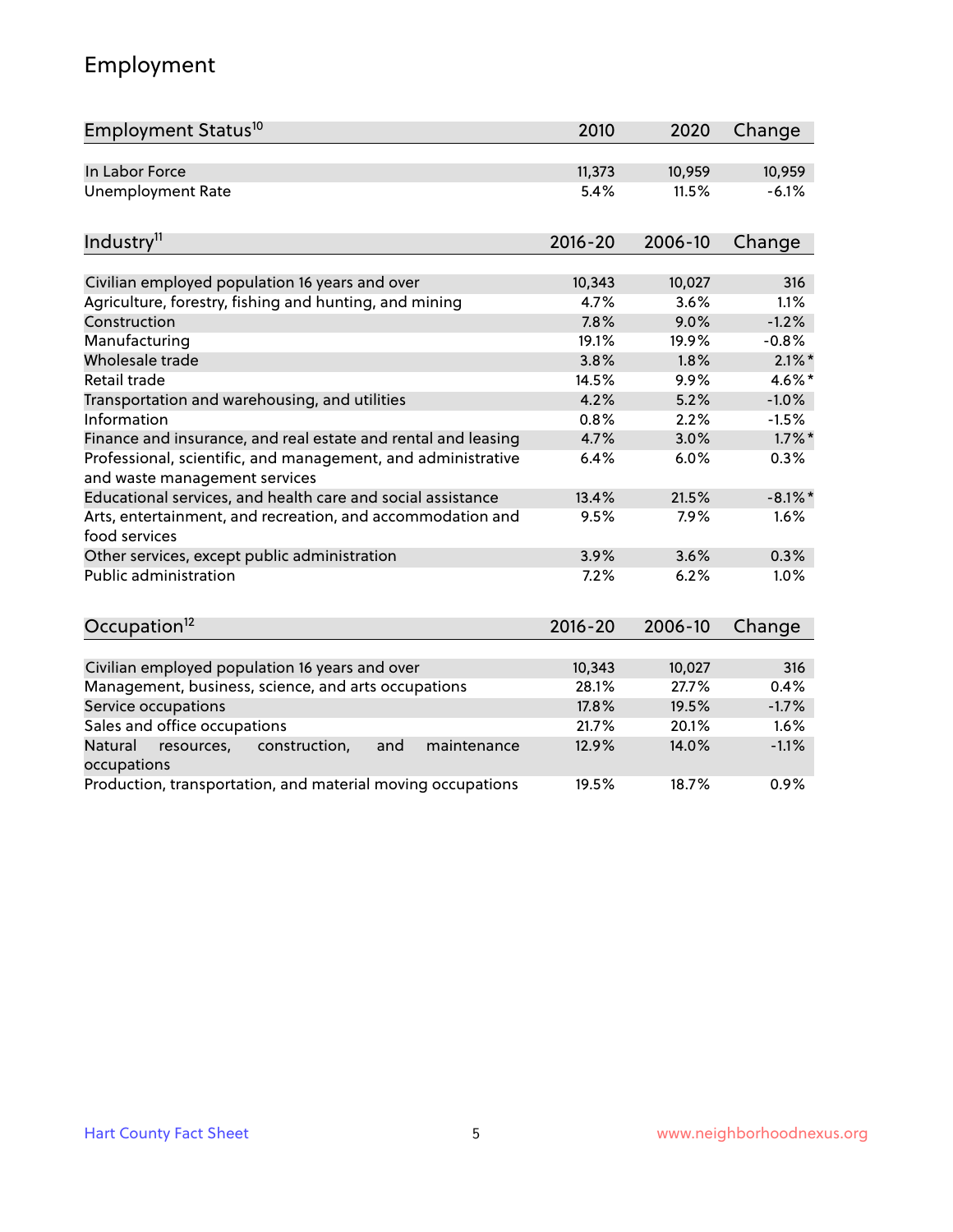# Employment, continued...

| Class of Worker <sup>13</sup>                          | $2016 - 20$    | 2006-10 | Change           |
|--------------------------------------------------------|----------------|---------|------------------|
| Civilian employed population 16 years and over         | 10,343         | 10,027  | 316              |
| Private wage and salary workers                        | 78.3%          | 68.5%   | $9.8\%$ *        |
| Government workers                                     | 13.0%          | 21.0%   | $-8.0\%$ *       |
| Self-employed in own not incorporated business workers | 8.4%           | 10.2%   | $-1.7%$          |
| Unpaid family workers                                  | 0.2%           | 0.3%    | $-0.1%$          |
| Job Flows <sup>14</sup>                                | 2019           | 2010    | Change           |
|                                                        |                |         |                  |
| Total Jobs in county                                   | 6,798          | 5,874   | 924              |
| Held by residents of county                            | 45.7%          | 49.6%   | $-4.0%$          |
| Held by non-residents of county                        | 54.3%          | 50.4%   | 4.0%             |
| Jobs by Industry Sector <sup>15</sup>                  | 2019           | 2010    | Change           |
|                                                        |                |         |                  |
| Total Jobs in county                                   | 6,798          | 5,874   | 924              |
| Goods Producing sectors                                | 39.5%<br>16.7% | 22.7%   | 16.9%<br>$-5.7%$ |
| Trade, Transportation, and Utilities sectors           |                | 22.4%   |                  |
| All Other Services sectors                             | 43.8%          | 54.9%   | $-11.2%$         |
| Total Jobs in county held by county residents          | 3,105          | 2,916   | 189              |
| <b>Goods Producing sectors</b>                         | 36.9%          | 22.3%   | 14.6%            |
| Trade, Transportation, and Utilities sectors           | 12.1%          | 17.0%   | $-4.9%$          |
| All Other Services sectors                             | 50.9%          | 60.7%   | $-9.8%$          |
| Jobs by Earnings <sup>16</sup>                         | 2019           | 2010    | Change           |
|                                                        |                |         |                  |
| Total Jobs in county                                   | 6,798          | 5,874   | 924              |
| Jobs with earnings \$1250/month or less                | 22.3%          | 28.4%   | $-6.1%$          |
| Jobs with earnings \$1251/month to \$3333/month        | 41.3%          | 42.0%   | $-0.7%$          |
| Jobs with earnings greater than \$3333/month           | 36.3%          | 29.5%   | 6.8%             |
| Total Jobs in county held by county residents          | 3,105          | 2,916   | 189              |
| Jobs with earnings \$1250/month or less                | 25.9%          | 33.3%   | $-7.4%$          |
| Jobs with earnings \$1251/month to \$3333/month        | 39.6%          | 38.1%   | $1.5\%$          |
| Jobs with earnings greater than \$3333/month           | 34.5%          | 28.6%   | 5.9%             |
|                                                        |                |         |                  |
| Jobs by Age of Worker <sup>17</sup>                    | 2019           | 2010    | Change           |
| Total Jobs in county                                   | 6,798          | 5,874   | 924              |
| Jobs with workers age 29 or younger                    | 21.5%          | 19.9%   | 1.6%             |
| Jobs with workers age 30 to 54                         | 52.7%          | 58.0%   | $-5.3%$          |
| Jobs with workers age 55 or older                      | 25.7%          | 22.1%   | 3.7%             |
|                                                        |                |         |                  |
| Total Jobs in county held by county residents          | 3,105          | 2,916   | 189              |
| Jobs with workers age 29 or younger                    | 20.3%          | 17.6%   | 2.7%             |
| Jobs with workers age 30 to 54                         | 50.4%          | 56.7%   | $-6.4%$          |
| Jobs with workers age 55 or older                      | 29.4%          | 25.7%   | 3.7%             |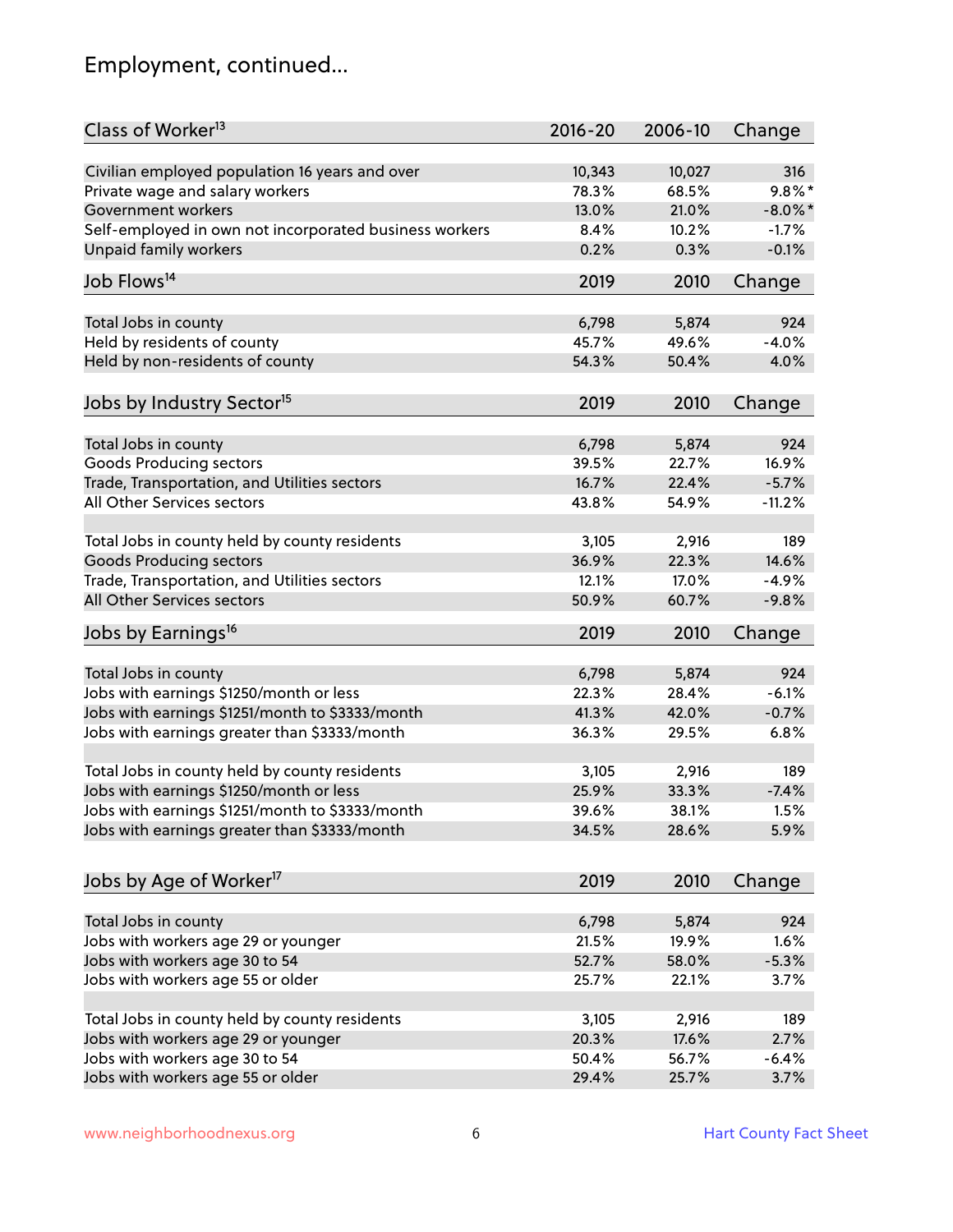#### Education

| Early Learning <sup>18</sup>                        |             |               | 2022       |
|-----------------------------------------------------|-------------|---------------|------------|
| Licensed Capacity of Early Learning Centers         |             |               | 339        |
| Licenced capacity per 1,000 children ages 0-4       |             |               | 249.4      |
| School Enrollment <sup>19</sup>                     | 2022        | 2010          | Change     |
|                                                     |             |               |            |
| <b>Enrolled in Public School</b>                    | 3,623       | 3,453         | 170        |
| White<br><b>Black or African-American</b>           | 61.9%       | 65.9%         | $-3.9%$    |
|                                                     | 21.4%       | 24.7%<br>1.1% | $-3.2%$    |
| Asian                                               | 1.9%        |               | 0.8%       |
| <b>Native American</b><br>Pacific Islander          | 0.0%        | 0.0%          | 0.0%       |
|                                                     | 0.1%        | 0.0%          | 0.0%       |
| <b>Biracial or Multi-Racial</b>                     | 5.4%        | 3.2%          | 2.2%       |
| Hispanic or Latino                                  | 9.2%        | 4.7%          | 4.6%       |
| Georgia Milestones: 3rd Grade Reading <sup>20</sup> |             |               | 2019       |
| <b>Number of Students Tested</b>                    |             |               | 282        |
| Proficient or Distinguished                         |             |               | 36.9%      |
| Georgia Milestones: 8th Grade Math <sup>21</sup>    |             |               | 2019       |
| Number of Students Tested                           |             |               | 255        |
| Proficient or Distinguished                         |             |               | 38.8%      |
|                                                     |             |               |            |
| Graduation Rates <sup>22</sup>                      | 2021        | 2012          | Change     |
| Cohort                                              | 230         | 199           | 31         |
| <b>High School Graduation Rate</b>                  | 97.0%       | 74.9%         | 22.1%      |
| Educational Attainment <sup>23</sup>                | $2016 - 20$ | 2006-10       | Change     |
|                                                     |             |               |            |
| Population 25 years and over                        | 19,012      | 17,414        | 1,598 *    |
| Less than 9th grade                                 | 4.8%        | 8.2%          | $-3.4\%$ * |
| 9th to 12th grade, no diploma                       | 12.4%       | 16.5%         | $-4.1\%$ * |
| High school graduate (includes equivalency)         | 35.6%       | 37.0%         | $-1.4%$    |
| Some college, no degree                             | 21.4%       | 17.0%         | 4.4%*      |
| Associate's degree                                  | 8.6%        | 6.1%          | $2.5%$ *   |
| Bachelor's degree                                   | 12.3%       | 9.6%          | $2.7\%$ *  |
| Graduate or professional degree                     | 4.9%        | 5.6%          | $-0.7%$    |
|                                                     |             |               |            |
| Percent high school graduate or higher              | 82.8%       | 75.3%         | $7.5\%$ *  |
| Percent bachelor's degree or higher                 | 17.2%       | 15.2%         | 2.0%       |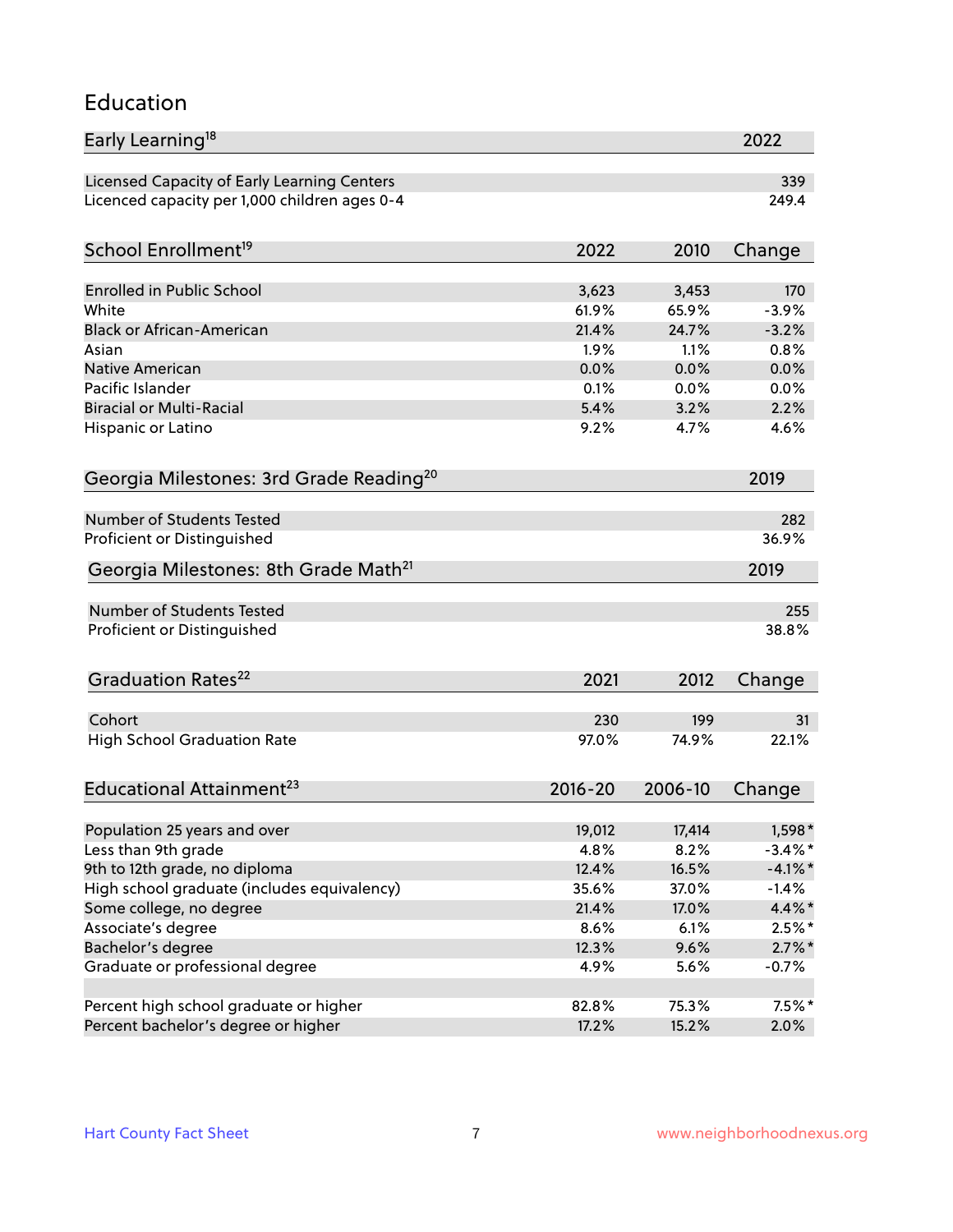### Housing

| Households by Type <sup>24</sup>                     | 2016-20     | 2006-10 | Change     |
|------------------------------------------------------|-------------|---------|------------|
|                                                      |             |         |            |
| <b>Total households</b>                              | 10,271      | 9,492   | 779*       |
| Family households (families)                         | 65.9%       | 71.7%   | $-5.8\%$ * |
| With own children under 18 years                     | 21.6%       | 29.1%   | $-7.5%$ *  |
| Married-couple family                                | 49.8%       | 52.7%   | $-2.9%$    |
| With own children of the householder under 18 years  | 15.5%       | 18.5%   | $-3.0\%$ * |
| Male householder, no wife present, family            | 4.8%        | 4.4%    | 0.4%       |
| With own children of the householder under 18 years  | 1.1%        | 1.9%    | $-0.7%$    |
| Female householder, no husband present, family       | 11.3%       | 14.6%   | $-3.3%$    |
| With own children of the householder under 18 years  | 5.0%        | 8.8%    | $-3.8\%$ * |
| Nonfamily households                                 | 34.1%       | 28.3%   | $5.8\%$ *  |
| Householder living alone                             | 29.4%       | 26.5%   | 2.9%       |
| 65 years and over                                    | 15.1%       | 10.4%   | 4.7%*      |
|                                                      | 25.8%       | 33.6%   | $-7.8%$    |
| Households with one or more people under 18 years    |             |         |            |
| Households with one or more people 65 years and over | 40.4%       | 30.2%   | $10.2\%$ * |
| Average household size                               | 2.44        | 2.56    | $-0.11$    |
| Average family size                                  | 3.04        | 3.09    | $-0.05$    |
| Housing Occupancy <sup>25</sup>                      | $2016 - 20$ | 2006-10 | Change     |
|                                                      |             |         |            |
| Total housing units                                  | 13,237      | 12,704  | 533*       |
| Occupied housing units                               | 77.6%       | 74.7%   | 2.9%       |
| Vacant housing units                                 | 22.4%       | 25.3%   | $-2.9%$    |
| Homeowner vacancy rate                               | 4.0         | 2.4     | 1.6        |
| Rental vacancy rate                                  | 3.9         | 8.5     | $-4.6$     |
|                                                      |             |         |            |
| Units in Structure <sup>26</sup>                     | $2016 - 20$ | 2006-10 | Change     |
| Total housing units                                  | 13,237      | 12,704  | $533*$     |
| 1-unit, detached                                     | 68.9%       | 70.6%   | $-1.6%$    |
| 1-unit, attached                                     | 1.0%        | 1.8%    | $-0.8%$    |
| 2 units                                              | 1.2%        | 2.1%    | $-0.9%$    |
| 3 or 4 units                                         | 0.8%        | 1.5%    | $-0.7%$    |
| 5 to 9 units                                         | 1.7%        | 0.1%    | $1.5%$ *   |
| 10 to 19 units                                       | 0.3%        | 0.1%    | $0.3\% *$  |
| 20 or more units                                     | 1.6%        | 0.4%    | $1.2\%$ *  |
| Mobile home                                          | 24.2%       | 23.4%   | 0.8%       |
| Boat, RV, van, etc.                                  | 0.1%        | 0.0%    | 0.1%       |
|                                                      |             |         |            |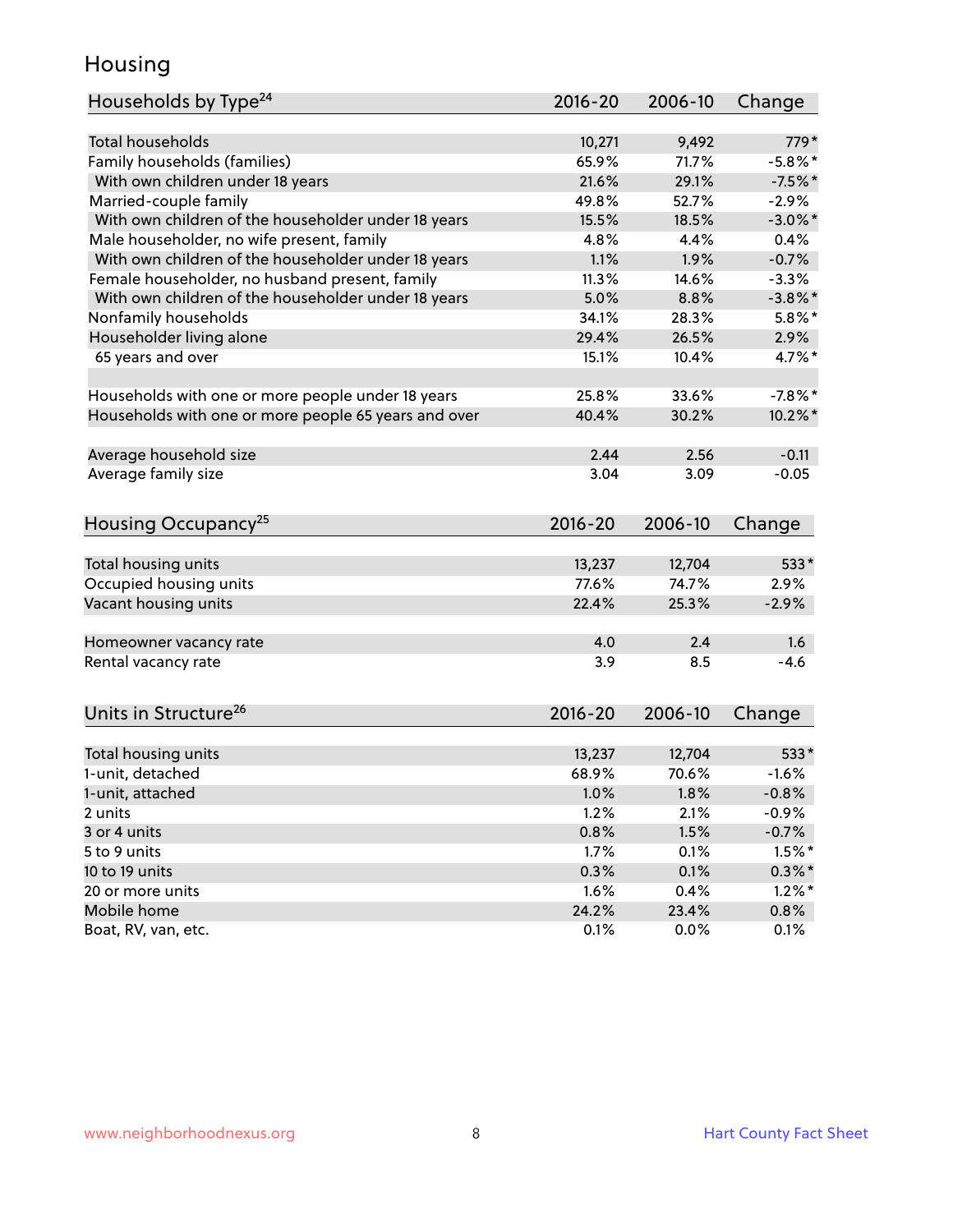# Housing, Continued...

| Year Structure Built <sup>27</sup>             | 2016-20     | 2006-10 | Change     |
|------------------------------------------------|-------------|---------|------------|
| Total housing units                            | 13,237      | 12,704  | 533*       |
| Built 2014 or later                            | 3.0%        | (X)     | (X)        |
| Built 2010 to 2013                             | 0.9%        | (X)     | (X)        |
| Built 2000 to 2009                             | 17.7%       | 14.7%   | 2.9%       |
| Built 1990 to 1999                             | 22.9%       | 19.4%   | 3.5%       |
| Built 1980 to 1989                             | 16.1%       | 16.3%   | $-0.2%$    |
| Built 1970 to 1979                             | 13.5%       | 18.1%   | $-4.6\%$ * |
| Built 1960 to 1969                             | 11.2%       | 13.0%   | $-1.9%$    |
| Built 1950 to 1959                             | 7.3%        | 7.8%    | $-0.5%$    |
| Built 1940 to 1949                             | 1.9%        | 5.3%    | $-3.4\%$ * |
| Built 1939 or earlier                          | 5.5%        | 5.3%    | 0.2%       |
| Housing Tenure <sup>28</sup>                   | $2016 - 20$ | 2006-10 | Change     |
|                                                |             |         |            |
| Occupied housing units                         | 10,271      | 9,492   | $779*$     |
| Owner-occupied                                 | 73.4%       | 76.5%   | $-3.1%$    |
| Renter-occupied                                | 26.6%       | 23.5%   | 3.1%       |
| Average household size of owner-occupied unit  | 2.48        | 2.58    | $-0.10$    |
| Average household size of renter-occupied unit | 2.33        | 2.47    | $-0.14$    |
| Residence 1 Year Ago <sup>29</sup>             | $2016 - 20$ | 2006-10 | Change     |
|                                                | 25,555      | 24,736  | 819*       |
| Population 1 year and over<br>Same house       | 89.8%       | 87.8%   | 2.0%       |
| Different house in the U.S.                    | 10.0%       | 12.2%   | $-2.3%$    |
| Same county                                    | 4.7%        | 6.1%    | $-1.4%$    |
| Different county                               | 5.3%        | 6.2%    | $-0.9%$    |
| Same state                                     | 3.9%        | 5.3%    | $-1.4%$    |
| Different state                                | 1.4%        | 0.9%    | 0.5%       |
| Abroad                                         | 0.2%        | 0.0%    | 0.2%       |
| Value of Housing Unit <sup>30</sup>            | 2016-20     | 2006-10 | Change     |
|                                                |             |         |            |
| Owner-occupied units                           | 7,537       | 7,262   | 275        |
| Less than \$50,000                             | 12.5%       | 15.8%   | $-3.3%$    |
| \$50,000 to \$99,999                           | 23.6%       | 23.9%   | $-0.4%$    |
| \$100,000 to \$149,999                         | 14.2%       | 16.3%   | $-2.2%$    |
| \$150,000 to \$199,999                         | 11.8%       | 10.2%   | 1.6%       |
| \$200,000 to \$299,999                         | 15.5%       | 13.0%   | 2.5%       |
| \$300,000 to \$499,999                         | 16.7%       | 13.3%   | $3.4\%$ *  |
| \$500,000 to \$999,999                         | 5.2%        | 6.5%    | $-1.3%$    |
| \$1,000,000 or more                            | 0.6%        | 0.9%    | $-0.4%$    |
| Median (dollars)                               | 149,100     | 129,900 | 19,200*    |
| Mortgage Status <sup>31</sup>                  | $2016 - 20$ | 2006-10 | Change     |
| Owner-occupied units                           | 7,537       | 7,262   | 275        |
| Housing units with a mortgage                  | 45.6%       | 49.1%   | $-3.5%$    |
| Housing units without a mortgage               | 54.4%       | 50.9%   | 3.5%       |
|                                                |             |         |            |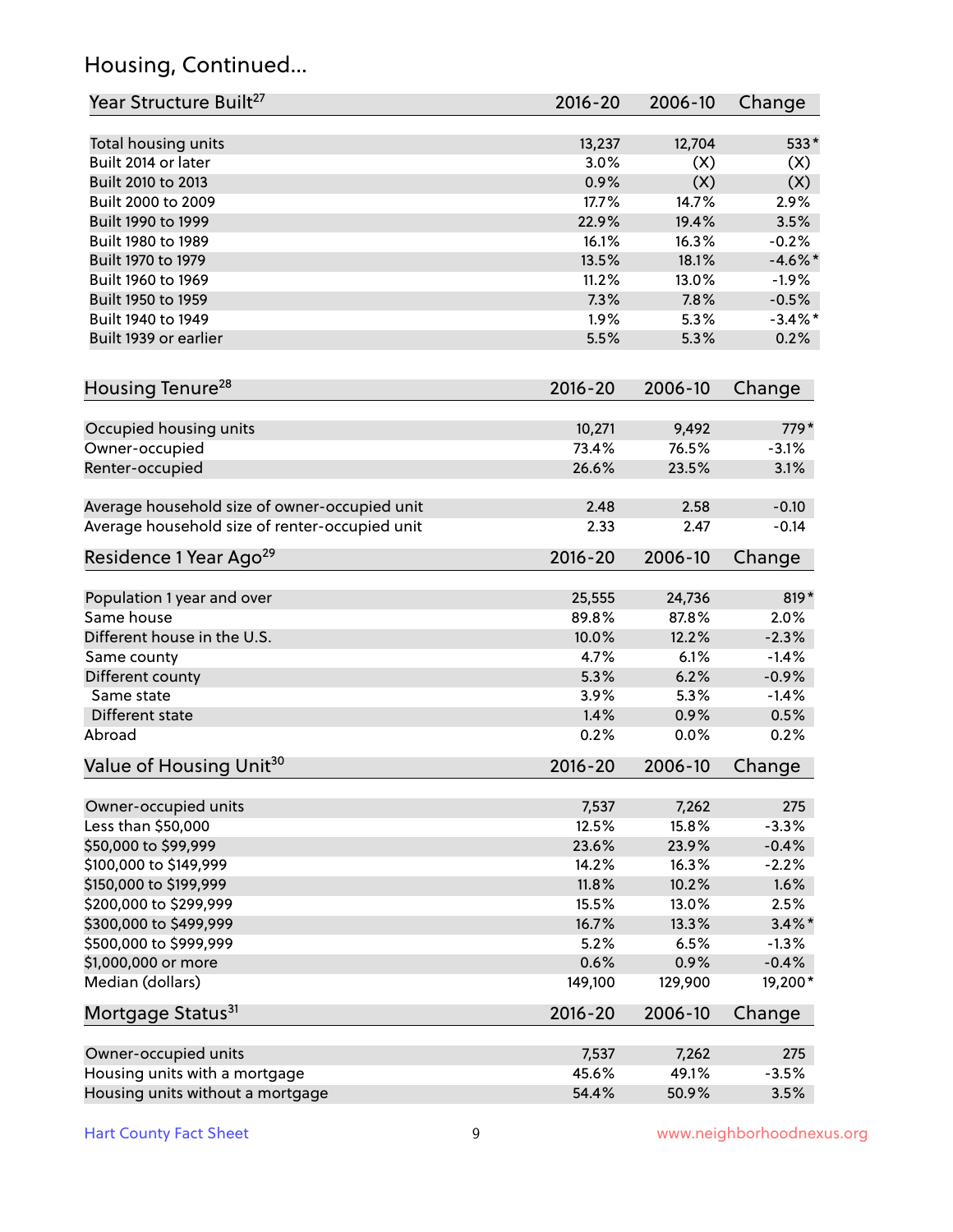# Housing, Continued...

| Selected Monthly Owner Costs <sup>32</sup>                                            | 2016-20     | 2006-10 | Change      |
|---------------------------------------------------------------------------------------|-------------|---------|-------------|
| Housing units with a mortgage                                                         | 3,435       | 3,564   | $-129$      |
| Less than \$300                                                                       | 0.0%        | 0.0%    | 0.0%        |
| \$300 to \$499                                                                        | 3.3%        | 4.2%    | $-0.9%$     |
| \$500 to \$999                                                                        | 35.7%       | 41.3%   | $-5.6%$     |
| \$1,000 to \$1,499                                                                    | 20.8%       | 28.0%   | $-7.2\%$ *  |
| \$1,500 to \$1,999                                                                    | 23.8%       | 12.1%   | $11.6\%$ *  |
| \$2,000 to \$2,999                                                                    | 14.4%       | 12.2%   | 2.2%        |
| \$3,000 or more                                                                       | 2.2%        | 2.2%    | $-0.0%$     |
| Median (dollars)                                                                      | 1,191       | 1,082   | 109         |
|                                                                                       |             |         |             |
| Housing units without a mortgage                                                      | 4,102       | 3,698   | 404         |
| Less than \$150                                                                       | 3.5%        | 7.6%    | $-4.1\%$ *  |
| \$150 to \$249                                                                        | 14.7%       | 28.6%   | $-13.9\%$ * |
| \$250 to \$349                                                                        | 26.8%       | 25.5%   | 1.3%        |
| \$350 to \$499                                                                        | 27.6%       | 22.9%   | 4.7%        |
| \$500 to \$699                                                                        | 19.8%       | 11.9%   | $7.9\%$ *   |
| \$700 or more                                                                         | 7.5%        | 3.5%    | 4.0%*       |
| Median (dollars)                                                                      | 373         | 305     | 68*         |
| Selected Monthly Owner Costs as a Percentage of<br>Household Income <sup>33</sup>     | $2016 - 20$ | 2006-10 | Change      |
| Housing units with a mortgage (excluding units where<br>SMOCAPI cannot be computed)   | 3,434       | 3,541   | $-107$      |
| Less than 20.0 percent                                                                | 45.5%       | 29.3%   | 16.3%*      |
| 20.0 to 24.9 percent                                                                  | 11.6%       | 19.6%   | $-8.0\%$ *  |
| 25.0 to 29.9 percent                                                                  | 9.9%        | 15.1%   | $-5.2\%$ *  |
| 30.0 to 34.9 percent                                                                  | 7.0%        | 7.2%    | $-0.2%$     |
| 35.0 percent or more                                                                  | 25.9%       | 28.8%   | $-2.9%$     |
| Not computed                                                                          | 1           | 23      | $-22$       |
| Housing unit without a mortgage (excluding units where<br>SMOCAPI cannot be computed) | 4,081       | 3,635   | 446         |
| Less than 10.0 percent                                                                | 52.6%       | 47.7%   | 4.9%        |
| 10.0 to 14.9 percent                                                                  | 16.2%       | 16.8%   | $-0.6%$     |
| 15.0 to 19.9 percent                                                                  | 6.5%        | 9.1%    | $-2.6%$     |
| 20.0 to 24.9 percent                                                                  | 6.7%        | 7.2%    | $-0.5%$     |
| 25.0 to 29.9 percent                                                                  | 5.6%        | 6.2%    | $-0.6%$     |
| 30.0 to 34.9 percent                                                                  | 2.2%        | 4.4%    | $-2.2%$     |
| 35.0 percent or more                                                                  | 10.2%       | 8.5%    | 1.7%        |
| Not computed                                                                          | 21          | 63      | $-42$       |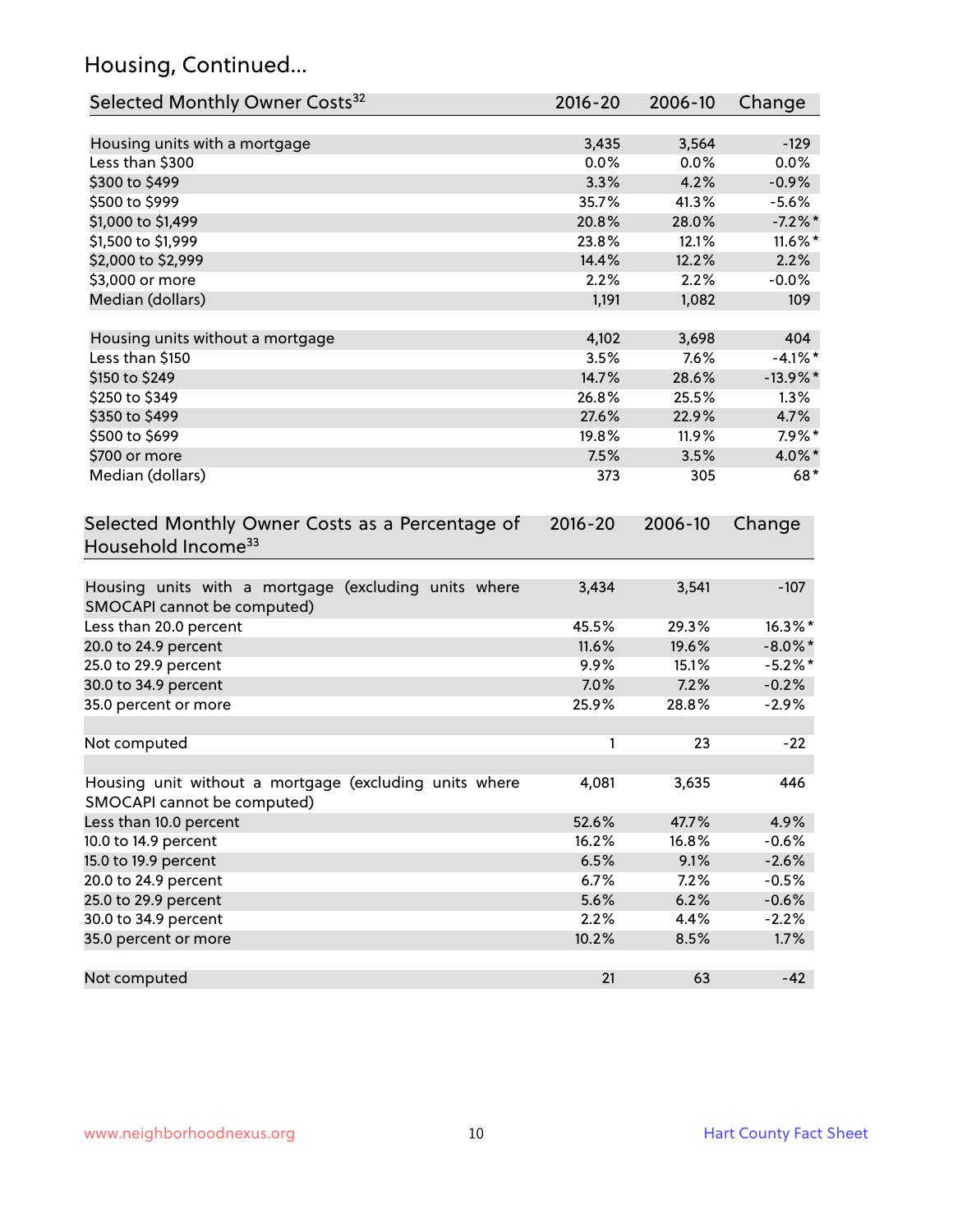# Housing, Continued...

| Gross Rent <sup>34</sup>                                                       | 2016-20     | 2006-10 | Change      |
|--------------------------------------------------------------------------------|-------------|---------|-------------|
|                                                                                |             |         |             |
| Occupied units paying rent                                                     | 2,429       | 1,907   | $522*$      |
| Less than \$200                                                                | 0.3%        | 2.5%    | $-2.2%$     |
| \$200 to \$499                                                                 | 14.1%       | 34.6%   | $-20.5%$ *  |
| \$500 to \$749                                                                 | 42.7%       | 35.6%   | 7.1%        |
| \$750 to \$999                                                                 | 27.7%       | 21.4%   | 6.3%        |
| \$1,000 to \$1,499                                                             | 11.7%       | 5.5%    | 6.3%        |
| \$1,500 to \$1,999                                                             | 1.4%        | 0.5%    | 0.9%        |
| \$2,000 or more                                                                | 2.1%        | 0.0%    | 2.1%        |
| Median (dollars)                                                               | 710         | 580     | $130*$      |
| No rent paid                                                                   | 305         | 323     | $-18$       |
| Gross Rent as a Percentage of Household Income <sup>35</sup>                   | $2016 - 20$ | 2006-10 | Change      |
|                                                                                |             |         |             |
| Occupied units paying rent (excluding units where GRAPI<br>cannot be computed) | 2,248       | 1,840   | 408         |
| Less than 15.0 percent                                                         | 13.2%       | 11.0%   | 2.2%        |
| 15.0 to 19.9 percent                                                           | 7.1%        | 7.1%    | 0.0%        |
| 20.0 to 24.9 percent                                                           | 18.7%       | 10.9%   | 7.8%        |
| 25.0 to 29.9 percent                                                           | 12.5%       | 14.1%   | $-1.6%$     |
| 30.0 to 34.9 percent                                                           | 7.7%        | 1.7%    | $5.9\%*$    |
| 35.0 percent or more                                                           | 40.9%       | 55.2%   | $-14.3\%$ * |
| Not computed                                                                   | 486         | 390     | 96          |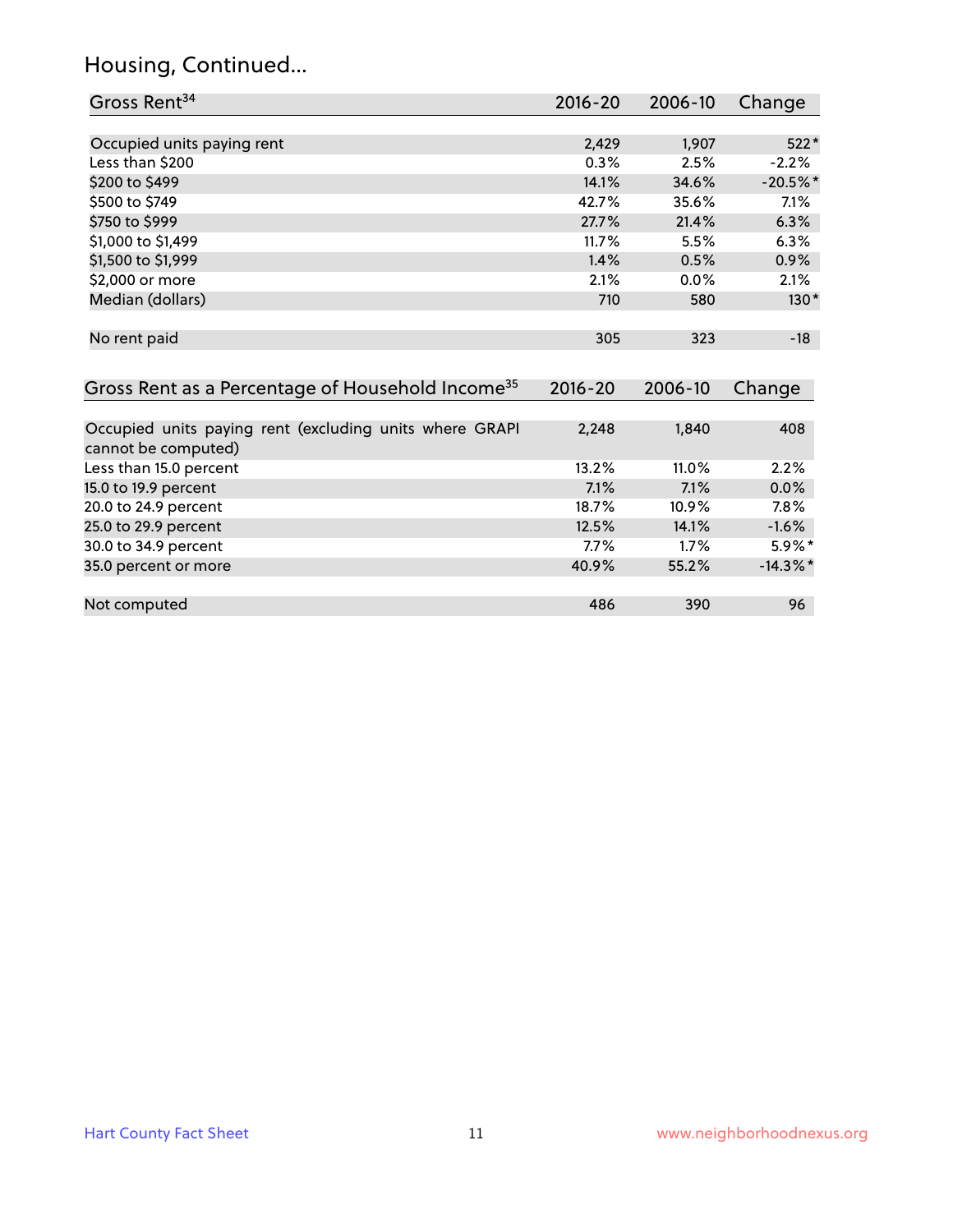# Community Involvement

| Voter Registration and Turnout <sup>36</sup> | 2020   |
|----------------------------------------------|--------|
|                                              |        |
| Active registered voters                     | 16,815 |
| Number voted in Presidential election        | 12.708 |
| Percent voted in Presidential election       | 75.6%  |

# Transportation

| Commuting to Work <sup>37</sup>           | 2016-20     | 2006-10 | Change   |
|-------------------------------------------|-------------|---------|----------|
|                                           |             |         |          |
| Workers 16 years and over                 | 10,284      | 9,779   | 505      |
| Car, truck, or van - drove alone          | 81.3%       | 81.5%   | $-0.2%$  |
| Car, truck, or van - carpooled            | 11.9%       | 10.5%   | 1.3%     |
| Public transportation (excluding taxicab) | 0.2%        | 0.1%    | 0.1%     |
| Walked                                    | 2.2%        | 2.6%    | $-0.4%$  |
| Other means                               | $0.0\%$     | $0.3\%$ | $-0.2%$  |
| Worked at home                            | 4.5%        | 5.0%    | $-0.5%$  |
|                                           |             |         |          |
| Mean travel time to work (minutes)        | 22.1        | 22.6    | $-0.5$   |
|                                           |             |         |          |
| Vehicles Available <sup>38</sup>          | $2016 - 20$ | 2006-10 | Change   |
|                                           |             |         |          |
| Occupied housing units                    | 10,271      | 9,492   | $779*$   |
| No vehicles available                     | 5.4%        | 6.8%    | $-1.5\%$ |
| 1 vehicle available                       | 29.4%       | 29.0%   | 0.4%     |
| 2 vehicles available                      | 34.6%       | 35.3%   | $-0.6%$  |
| 3 or more vehicles available              | 30.6%       | 28.9%   | $1.7\%$  |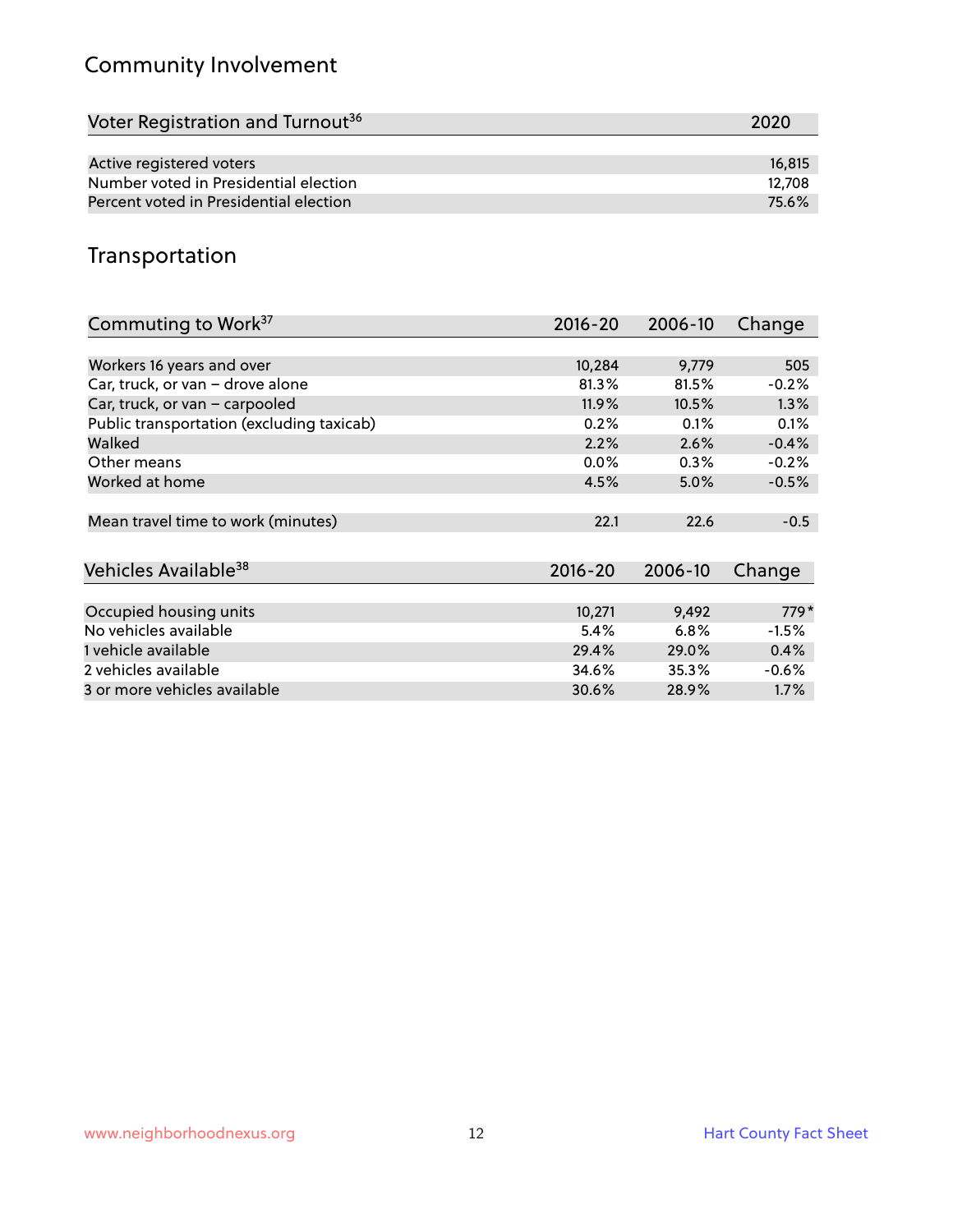#### Health

| Health Insurance coverage <sup>39</sup> | 2016-20 |
|-----------------------------------------|---------|
|-----------------------------------------|---------|

| Civilian Noninstitutionalized Population                | 25,075 |
|---------------------------------------------------------|--------|
| With health insurance coverage                          | 87.3%  |
| With private health insurance coverage                  | 60.8%  |
| With public health coverage                             | 43.8%  |
| No health insurance coverage                            | 12.7%  |
| Civilian Noninstitutionalized Population Under 19 years | 5,595  |
| No health insurance coverage                            | 10.5%  |
| Civilian Noninstitutionalized Population 19 to 64 years | 13,751 |
| In labor force:                                         | 9,941  |
| Employed:                                               | 9,308  |
| With health insurance coverage                          | 83.5%  |
| With private health insurance coverage                  | 41.4%  |
| With public coverage                                    | 7.3%   |
| No health insurance coverage                            | 16.5%  |
| Unemployed:                                             | 633    |
| With health insurance coverage                          | 65.4%  |
| With private health insurance coverage                  | 41.4%  |
| With public coverage                                    | 24.0%  |
| No health insurance coverage                            | 34.6%  |
| Not in labor force:                                     | 3,810  |
| With health insurance coverage                          | 79.0%  |
| With private health insurance coverage                  | 42.2%  |
| With public coverage                                    | 48.0%  |
| No health insurance coverage                            | 21.0%  |

| <b>Health Factors</b> | <b>Most Recent</b> |
|-----------------------|--------------------|
|                       |                    |

| Premature Death (YPLL before age 75 per 100,000 population, age-adjusted) <sup>40</sup> | 7,988.4 |
|-----------------------------------------------------------------------------------------|---------|
| Average number of Physically Unhealthy Days <sup>41</sup>                               | 5.1     |
| Average number of Mentally Unhealthy Days <sup>42</sup>                                 | 5.7     |
| Low Birthweight Births <sup>43</sup>                                                    | 9.4%    |
| Diabetes Prevalence <sup>44</sup>                                                       | 12.4%   |
| HIV Prevalence (per 100,000 population) <sup>45</sup>                                   | 174.1   |
| Rate, Deduplicated ER Visits for Asthma, Ages 0-17 <sup>46</sup>                        | 480.3   |